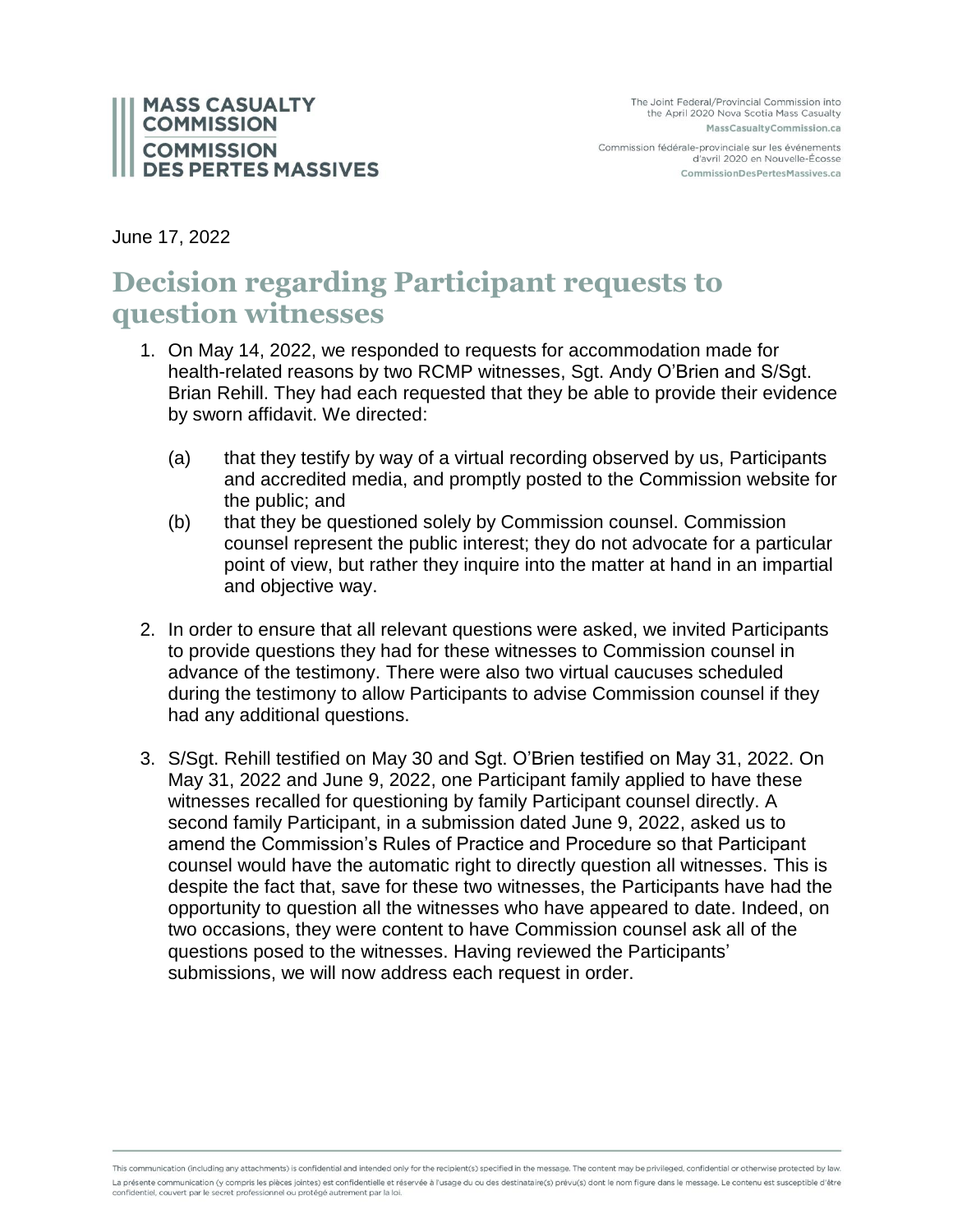# **THE RECALL APPLICATION**

#### **BACKGROUND**

- 4. The April 2020, Nova Scotia mass casualty caused unimaginable pain to so many. The suffering continues to cascade from the families whose loved ones were killed, to many others who have been physically and emotionally injured, and then to friends, neighbours, fellow Nova Scotians, Canadians and beyond.
- 5. Our Orders in Council direct us to "inquire into and make findings on matters related to the tragedy…including the causes, context and circumstances giving rise to the tragedy…" This work includes subpoenaing witnesses to testify in public proceedings.
- 6. A small proportion of witnesses have requested accommodations in order for them to provide us with their evidence. Requests for accommodation are not at all surprising, given the horrific nature of the events giving rise to this inquiry. In fact, we forecasted this likelihood at the outset of our public proceedings back in February of this year:

Given the massive impact of this casualty, we expect that many witnesses who will come before us will be hurting – even broken. This has to be factored in determining when and how a witness will be questioned. If we can get to the truth in ways that do not cause more hurt, then we have a responsibility to do so. We will try to use the right methods to get to the truth, ensuring we are being attentive to the needs of those people who have information to share and attentive to the impacts of trauma on those who have been directly affected.

7. To respond to this reality, and in keeping with similar provisions in the rules of previous public inquiries, we anticipated the need for witness accommodation in our Rules of Practice and Procedure:

> 43. If special arrangements are desired by a witness in order to facilitate their testimony, a request for accommodation shall be made to the Commission sufficiently in advance of the witness' scheduled appearance to reasonably facilitate such requests. While the Commission will make reasonable efforts to accommodate such requests, the Commissioners retain the ultimate discretion as to whether, and to what extent, such requests will be accommodated.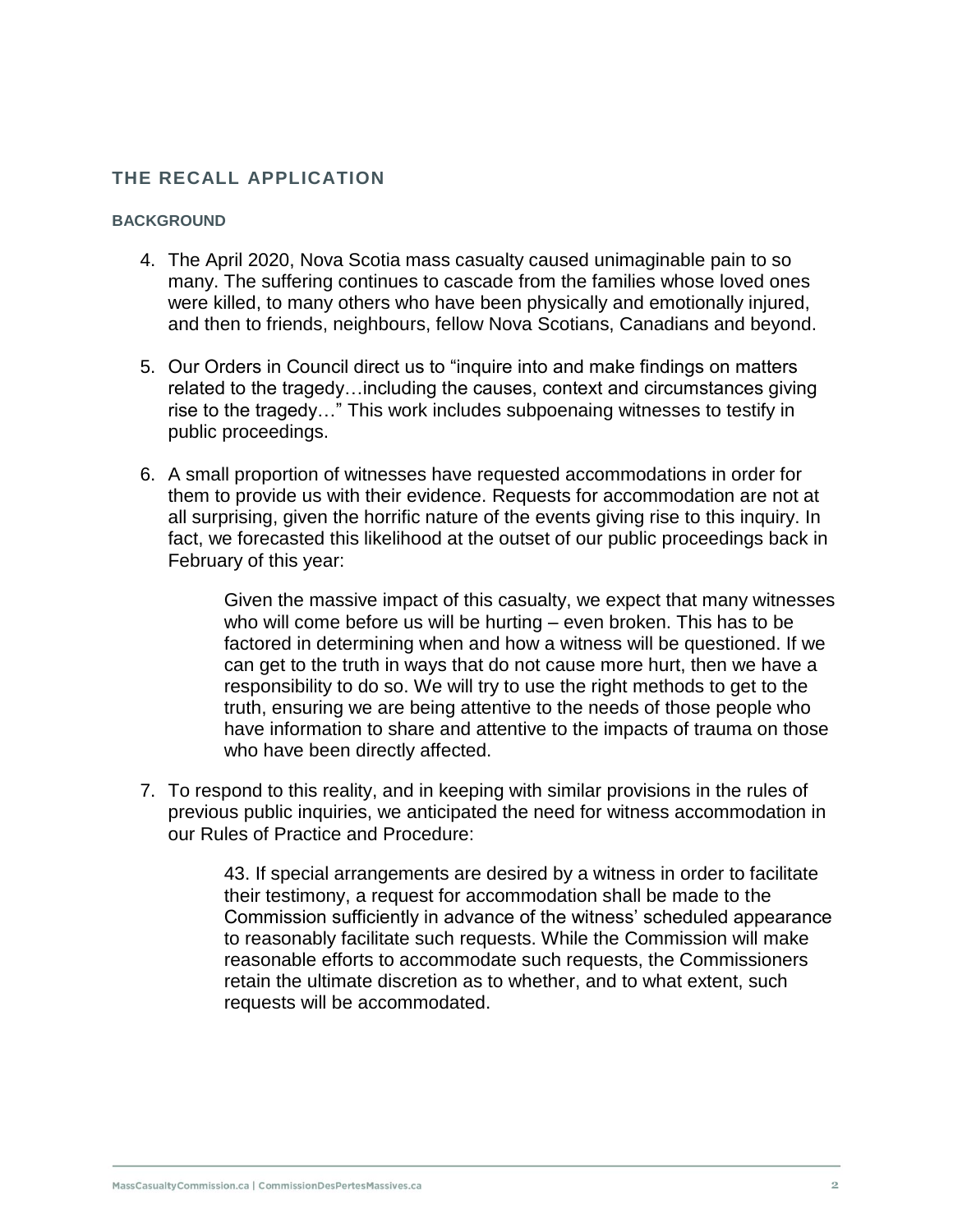- 8. We consider every request for accommodation with a view to ensuring our ability to gather the best evidence for determining the necessary facts.
- 9. On March 9, 2022 we issued a decision setting out a list of witnesses who would be subpoenaed to testify. Again, we acknowledged that accommodations might become necessary for some:

18. For some of the subpoenaed witnesses, we may have to consider applications for accommodation under Rule 43. If it becomes apparent that any of them are too unwell to appear, we will make every effort to offer accommodations and find a way to hear from them and have Participant and the Commission's questions answered.

- 10.Following this decision, we received seven requests for accommodation. S/Sgt. Rehill and Sgt. O'Brien requested that they be permitted to give their evidence by way of sworn affidavit as opposed to oral testimony. They presented medical evidence to support their requests. We rejected their requests to provide affidavits and instead directed that they provide sworn testimony as individual witnesses, but under conditions designed to elicit the best possible evidence from them given their respective medical issues and limitations:
	- 26.Sgt. O'Brien and S/Sgt. Rehill will be heard from via Zoom as individual witnesses. They will be questioned by Commission counsel. The questioning and responses of the witnesses will be recorded and transcribed, but it will not be livecast. When the recordings are complete, as soon as practicable, the videos will be marked as an exhibit and posted to the website.
	- 27.The session will be attended virtually by Commissioners, and any Participants and counsel who wish to attend. Virtual attendees, other than the Commissioners, will be off screen with microphones muted. Accredited media may also attend, under embargo. Once the video is posted to the website, media may report upon its contents.
	- 28.In order to ensure that all relevant questions are asked, Participants will be requested to provide questions they have for Sgt. O'Brien and S/Sgt. Rehill by sending them by 4:00 p.m. on May 26 to Commission counsel. Commission counsel will then plan their questioning to cover the questions that fall within the scope set out above. Commission counsel will question the witnesses on May 30 and May 31, beginning with S/Sgt. Rehill. After Commission counsel has asked the initial round of questions, there will be a virtual caucus at which Participant counsel will advise of any new questions that have arisen or additional questions that could not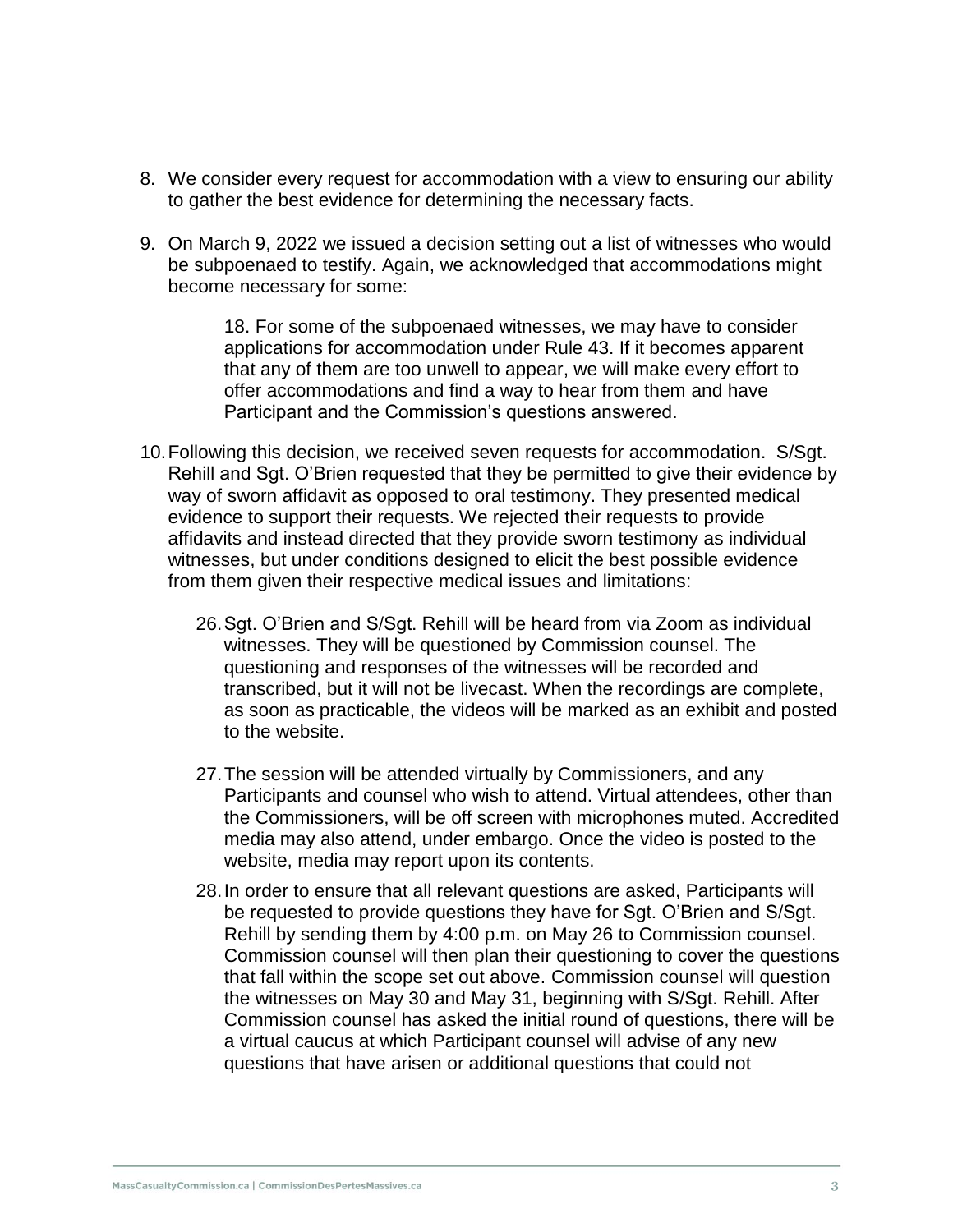reasonably have been anticipated. Commission counsel will ask questions within scope that have not yet been answered. There will then be a final virtual caucus to address any further issues arising. We Commissioners will ask any questions we may have.

- 11.S/Sgt. Rehill and Sgt. O'Brien subsequently testified as we had directed. They were able to communicate extensive evidence about their perspectives and recollections regarding their involvement with the mass casualty. Commission counsel put to S/Sgt. Rehill and Sgt. O'Brien the questions obtained from Participant counsel in advance of testimony and through the two virtual caucus meetings. Unfortunately, some Participants declined to avail themselves of the opportunity to provide their questions for the witnesses, and directed their lawyers not to attend on May 30 and 31, 2022 in protest of our accommodation decision with respect to these two witnesses.
- 12.In the wake of S/Sgt. Rehill and Sgt. O'Brien's testimony, the family of Peter and Joy Bond, supported in writing by other (but not all) family Participants, applied to have these officers recalled so that they could be questioned by counsel for various family Participants directly. They rely on Rule 52 to make this request:
	- 52. Participants may have an opportunity to question the witnesses, to the extent of their interest as determined by the Commissioners. Subject to direction from the Commissioners, Commission Counsel will determine the order of questioning. The Commissioners have the discretion to restrict the scope or manner of questioning.

The Rules do not refer to the cross-examination of witnesses, but rather permit Participants the opportunity to question witnesses to the extent of their interest, as determined by the Commissioners. However, the ability of Participant counsel to question directly is commonly understood as cross-examination.

#### **ANALYSIS**

#### *The Issue*

- 13.In order to determine the actual issue in this application, we will first identify what is not at issue.
- 14.There is no dispute that S/Sgt. Rehill and Sgt. O'Brien needed some accommodation in order to provide their best evidence. The submissions received from Participants opposing the accommodations do appear to indicate their acceptance of this need.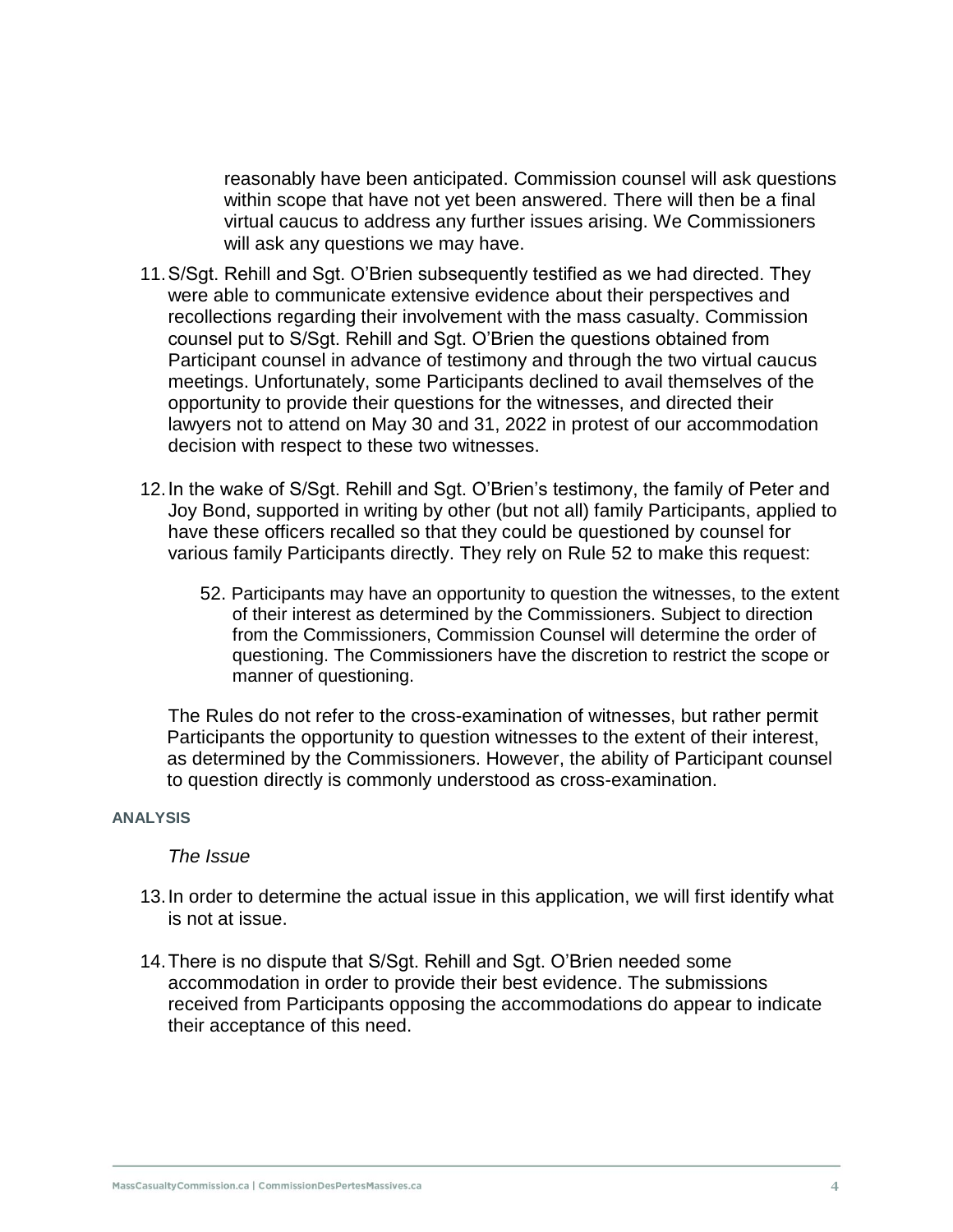- 15.Nor can the Participants reasonably deny that they had the opportunity to have all their questions answered. A full day was set aside for each witness. Participants were given three distinct opportunities to provide questions. Specifically, Participants were invited to propose questions in advance of each witness' appearance. Then after each witness completed his testimony proper, Commission counsel paused to meet with Participant counsel to ensure that all their questions had been posed and that any new questions would be addressed. This resulted in several follow up questions for each witness. Then, out of an abundance of caution, Commission counsel paused a second time to canvass Participant counsel to see if the follow up questions were incomplete or unsatisfactory to the Participants, or if anything new arose in the responses provided by the witnesses. For each witness, Participants had no further questions following each second meeting.
- 16.Nor can our discretion to limit cross-examination in appropriate circumstances be reasonably disputed. A public inquiry is distinct from court proceedings, as was explained by the Supreme Court of Canada in *Canada (Attorney General) v. Canada (Commission of Inquiry on the Blood System in Canada),* [1997] 3 S.C.R. 440, at paragraph 34:

A commission of inquiry is neither a criminal trial nor a civil action for the determination of liability. It cannot establish either criminal culpability or civil responsibility for damages. Rather, an inquiry is an investigation into an issue, event or series of events. The findings of a commissioner relating to that investigation are simply findings of fact and statements of opinion reached by the commissioner at the end of the inquiry. They are unconnected to normal legal criteria. They are based upon and flow from a procedure which is not bound by the evidentiary or procedural rules of a courtroom. There are no legal consequences attached to the determinations of a commissioner. They are not enforceable and do not bind courts considering the same subject matter. The nature of an inquiry and its limited consequences were correctly set out in *Beno v. Canada (Commissioner and Chairperson, Commission of Inquiry into the Deployment of Canadian Forces to Somalia)*, [1997] 2 F.C. 527, at para. 23: A public inquiry is not equivalent to a civil or criminal trial [...] In a trial, the judge sits as an adjudicator, and it is the responsibility of the parties alone to present the evidence. In an inquiry, the commissioners are endowed with wide-ranging investigative powers to fulfil their investigative mandate [...] The rules of evidence and procedure are therefore considerably less strict for an inquiry than for a court. Judges determine rights as between parties; the Commission can only "inquire" and "report" [...]; the only potential consequence of an adverse finding [...] is that reputations could be tarnished. Thus, although the findings of a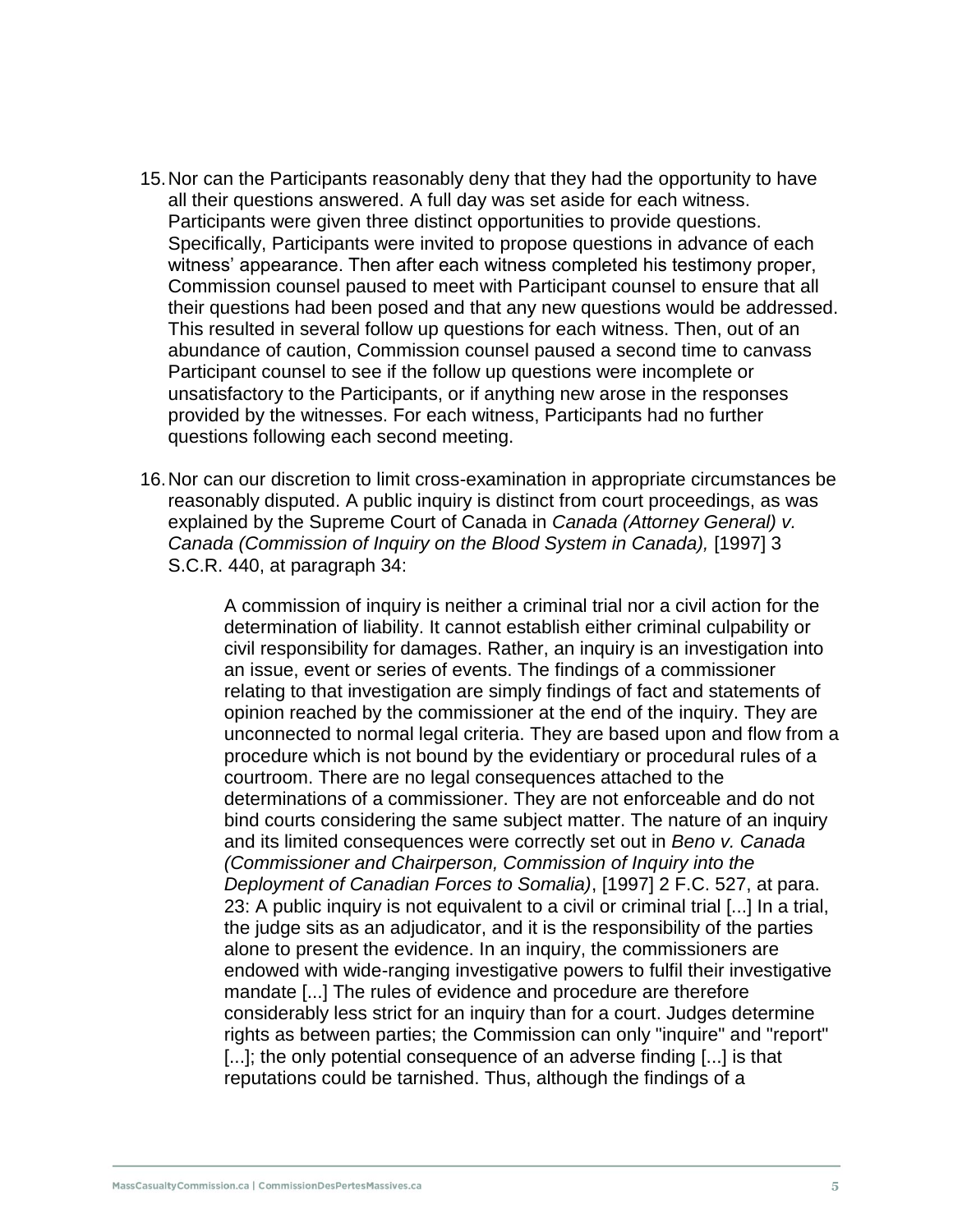commissioner may affect public opinion, they cannot have either penal or civil consequences. To put it another way, even if a commissioner's findings could possibly be seen as determinations of responsibility by members of the public, they are not and cannot be findings of civil or criminal responsibility.

17.As public inquiries are inquisitorial in nature, the role of cross-examination at a public inquiry is different than in a court proceeding. See for example: *Gagliano v. Canada (Commission of Inquiry into the Sponsorship Program and Advertising Activities, Gomery Commission)* [2008 FC 981 ("*Krever*")] at paras. 104-107 and particularly at para 106:

> We saw in paragraph 34 of *Krever, supra*, that inquiry commissions are not the same as civil or criminal trials. In that excerpt, the Supreme Court quotes with approval the Federal Court of Appeal in [*Beno v. Canada (Commissioner and Chairperson, Commission of Inquiry into the Deployment of Canadian Forces to Somalia)*, [1997] 2 FC 527 (F.C.A.) ["*Beno (F.C.A.)*"], which corrected what our Court had said in *Brigadier General Ernest B. Beno v. The Honourable Gilles Létourneau*, [\[1997\]](https://advance.lexis.com/search/?pdmfid=1505209&crid=9c9bbd3f-7e3f-4f94-afdb-7debc7af110d&pdsearchterms=%5B2008%5D+F.C.J.+No.+1220&pdicsfeatureid=1517129&pdstartin=hlct%3A1%3A11&pdcaseshlctselectedbyuser=false&pdtypeofsearch=searchboxclick&pdsearchtype=SearchBox&pdqttype=or&pdquerytemplateid=&ecomp=43z8k&prid=ba92739e-d0c8-413d-a502-4e6762ef7149) 1 F.C. 911 (F.C.T.D.), at paragraph 74, Campbell J. [hereinafter *Beno (1997)*], to the effect that an inquiry commission had a "trial-like function." The Federal Court of Appeal pointed out that, on the contrary, an inquiry commission was to be distinguished from a civil or criminal trial for a variety of reasons, including more flexible rules of procedure (*Beno (F.C.A.)*, at para. 23), and the Supreme Court affirmed that principle in *Krever*. Commissions of inquiry are inquisitorial in nature, and the commissioners who conduct them are in control of their procedure (*Beno (2002), supra*, at paras 113-114). Moreover, the right to crossexamination is not absolute. That principle was reiterated by this Court in several instances in the context of an inquiry commission, including *Boyle v. Canada (Commission of Inquiry into the Deployment of Canadian Forces in Somalia -- Létourneau Commission)*, [1997] A.C.F. no. 942, Dubé J., at paragraph 37, and in [*Beno v. Canada (Attorney General)*, 2002 FCTD 142]*, supra*, [at para 113].

18.This is emphasized in *Public Inquiries: Law and Practice*, (Ronda Bessner and Susan Lightstone, 2017) by Kristjanson J, in Chapter 6, "Procedural Fairness and Public Inquiries", at page 123:

> The right to cross-examination in the context of a public inquiry is not absolute; the issue is governed by principles of fairness, as well as the Order in Council and commission rules.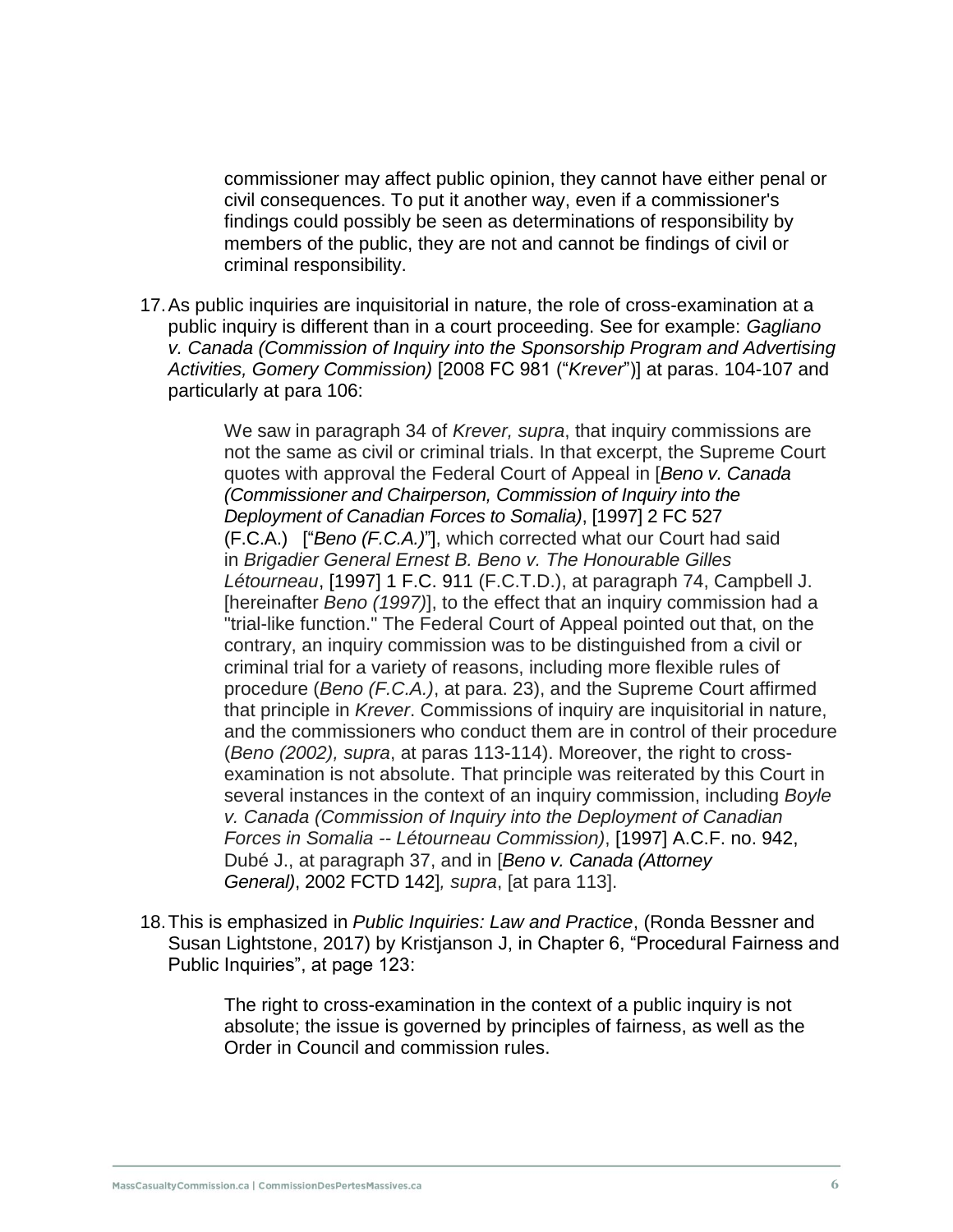- 19.The authority for us to control our process is enshrined in our Orders in Council, which:
	- (f) authorize the Commissioners to

(i) adopt any procedures and methods that they may consider expedient for the proper and efficient conduct of the Joint Public Inquiry....

20.Furthermore, our Rules of Practice and Procedure provide for the questioning of witnesses as follows:

> 50. In the ordinary course, Commission Counsel will call and question witnesses who give evidence at Commission hearings. Except as otherwise directed by the Commissioners, Commission Counsel may adduce evidence by leading and non-leading questions.

21.The opportunity for a Participant to question a witness remains within our discretion:

> 52. Participants **may** have an opportunity to question the witnesses, to the extent of their interest **as determined by the Commissioners.** Subject to direction from the Commissioners, Commission Counsel will determine the order of questioning. The Commissioners have the discretion to restrict the scope or manner of questioning.

> > [Emphasis added.]

- 22.Almost a year ago, our Rules of Practice and Procedure were distributed in draft form to all Participants, requesting their feedback, before being finalized. No Participants raised an objection that the provision did not provide for Participants having the opportunity to directly question each witness. We therefore proceeded on the basis that the Participants understood and expected that the Rules would be followed as written. The Commission has been unequivocal in making it known that the Rules would guide our proceedings.
- 23.In light of the above, the issue before us in this application can be distilled to this one question:

**Would it be an appropriate exercise of our discretion to recall these two witnesses so that they may be questioned by Participant counsel directly?**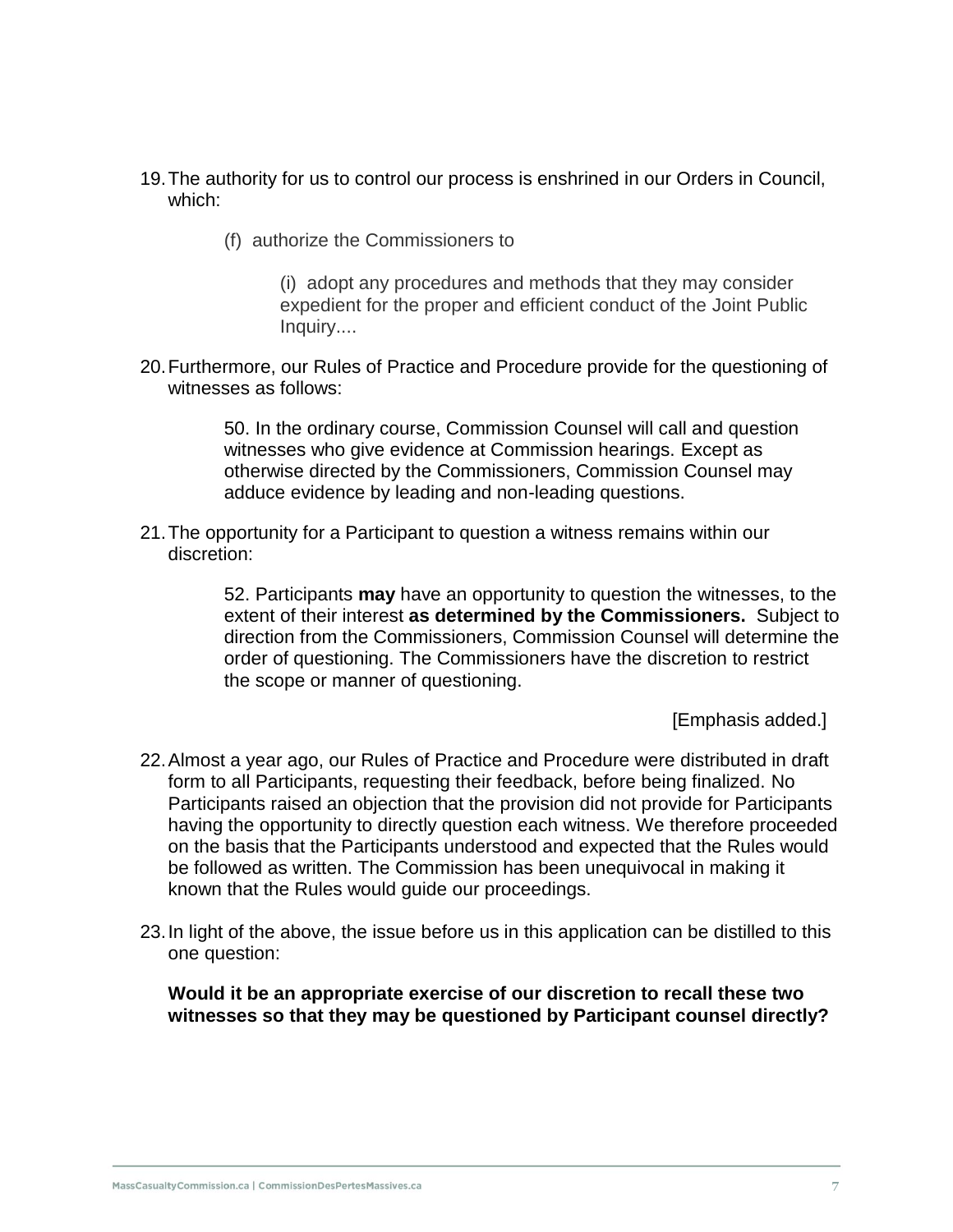# *Additional Context*

- 24.The following additional context is also important to our analysis.
- 25.Our mandate directs us to unravel the complicated facts surrounding the perpetrator's horrendous 13-hour rampage. In doing so, we are not limited to the conventional adversarial process utilized in court proceedings. There, the parties find themselves pitted against each other, with each side attacking the other's position and with all witnesses subjected to cross-examination.
- 26.Public inquiries are inquisitorial as opposed to adversarial in nature. This allows commissioners the flexibility to establish the facts in a variety of creative ways. They engage in an inquisitorial process that serves to make recommendations for the formulation of sound public policy, rather than making determinations of civil or criminal liability among adversarial parties. Indeed, our Orders in Council explicitly require us to inquire with a view toward reporting lessons learned and generating recommendations to help prevent similar situations in the future.
- 27.This inquiry is mandated to use restorative principles to guide our process. This is defined in the key Commission terms section of our website as an approach that "seeks to bring people together to help determine what happened. Restorative principles are intended to create conditions to encourage people to cooperate and participate in efforts to establish the facts about what happened and how to keep communities safer in the future". This is clearly aligned with the inquisitorial process of a public inquiry and requires a broader understanding by Participant counsel and their clients regarding their participatory rights. We believe that a collaborative approach, as we have encouraged from the outset, is the best way to ensure that the focus remains on establishing the factual foundation necessary to create meaningful recommendations. We expect counsel to abide by the decisions made by this independent tribunal, especially in light of the fact that Participants and their counsel had meaningful input crafting the Commission's Rules.

## *Conclusion*

28.As we noted at paragraph 38 of our March 9, 2022, decision:

[W]e do not need expert testimony to conclude that RCMP officers responding to this casualty may, to varying degrees, be suffering the effects of their experiences. Being trauma-informed does not mean not hearing from a person; it does mean thinking carefully about how we hear from a person. A trauma-informed approach does not automatically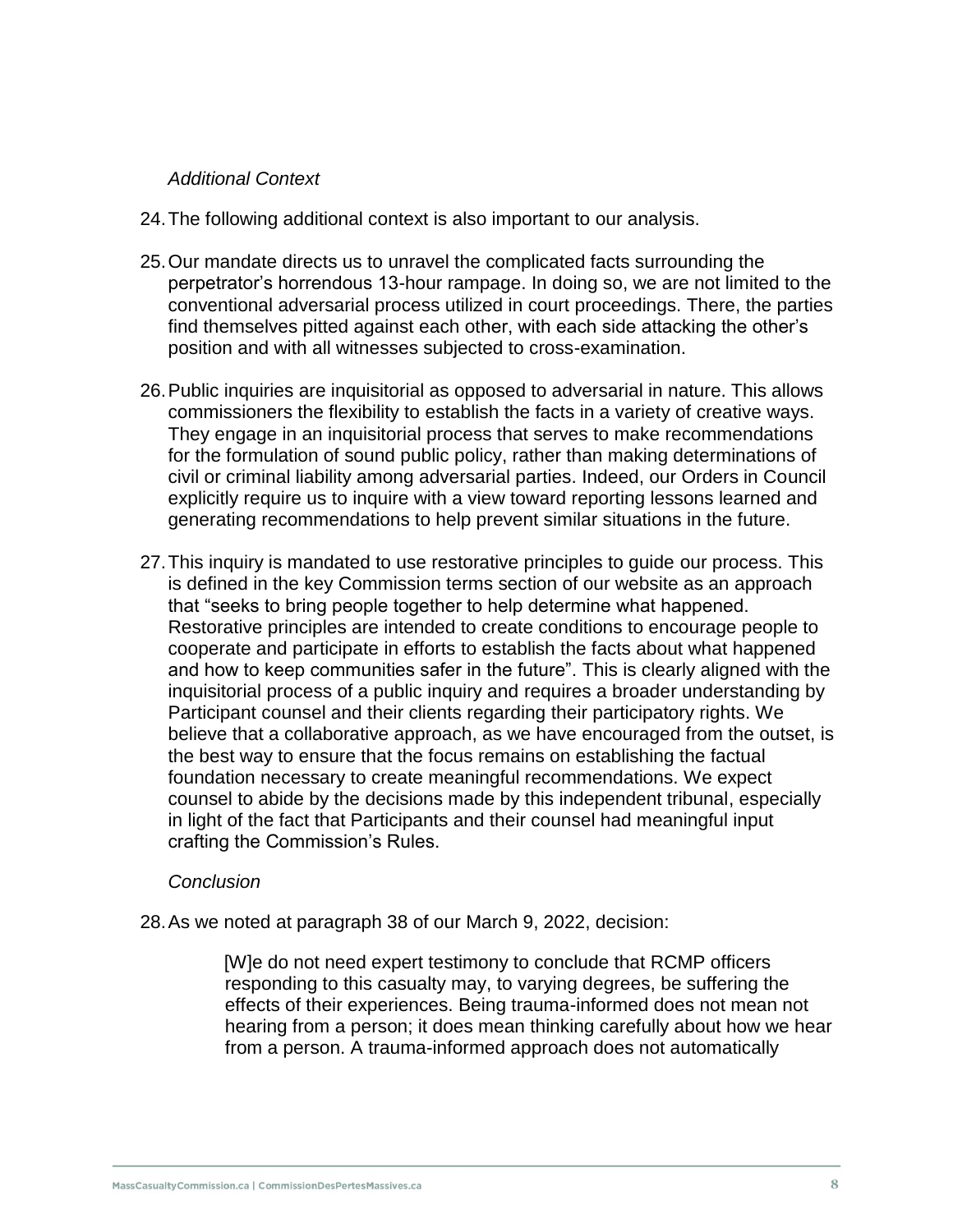excuse someone from testifying, but rather seeks to create conditions in which testifying will be less traumatic.

- 29.S/Sgt. Rehill and Sgt. O'Brien are witnesses who, based on the materials they provided in support of their applications under Rule 43, required accommodation as a result of their experiences endured during the mass casualty. Exposing them to cross-examination by various Participant counsel would have run the serious risk of damaging them even further and consequently thwarting our opportunity to receive their best evidence.
- 30.With these accommodations, both witnesses relayed their evidence in a responsive, clear and extensive fashion. In other words, our accommodations served the intended purpose of hearing their evidence.
- 31.To support their request to have these two witnesses recalled, the applicant highlights the fact that S/Sgt. Rehill and Sgt. O'Brien were each able to endure hours of questioning. For example, regarding S/Sgt. Rehill, counsel Josh Bryson, on behalf of the Bond family noted:

S/Sgt. Rehill testified on direct examination for roughly 5 hours on May 30, 2022. It is open to the Commission to consider whether continued accommodation that denies participants of those most affected the opportunity to participate and personally question S/Sgt. Rehill on issues relevant to the mandate is appropriate. It is unclear how a further limited examination by the families of those most affected would be viewed as unduly harsh in the circumstances. Granting participants the opportunity to personally ask questions is a substantive measure of meaningful participation and should not be set aside lightly.

- 32.In our view, these officers were able to endure their comprehensive and lengthy questioning because of the accommodations we had in place. We now have substantial evidence from these witnesses. It would be inappropriate to recall them for further oral testimony.
- 33.We regret that our accommodation decision for these two witnesses has been a source of anger and confusion for any of the Participant families. We in no way wish to add to their suffering. Instead, as we have said many times, we are committed to do our best to ensure that all this suffering and loss of life will not have been in vain. This includes seeking to secure the best possible evidence from all who testify. The accommodations we directed represent our best efforts to ensure just that.